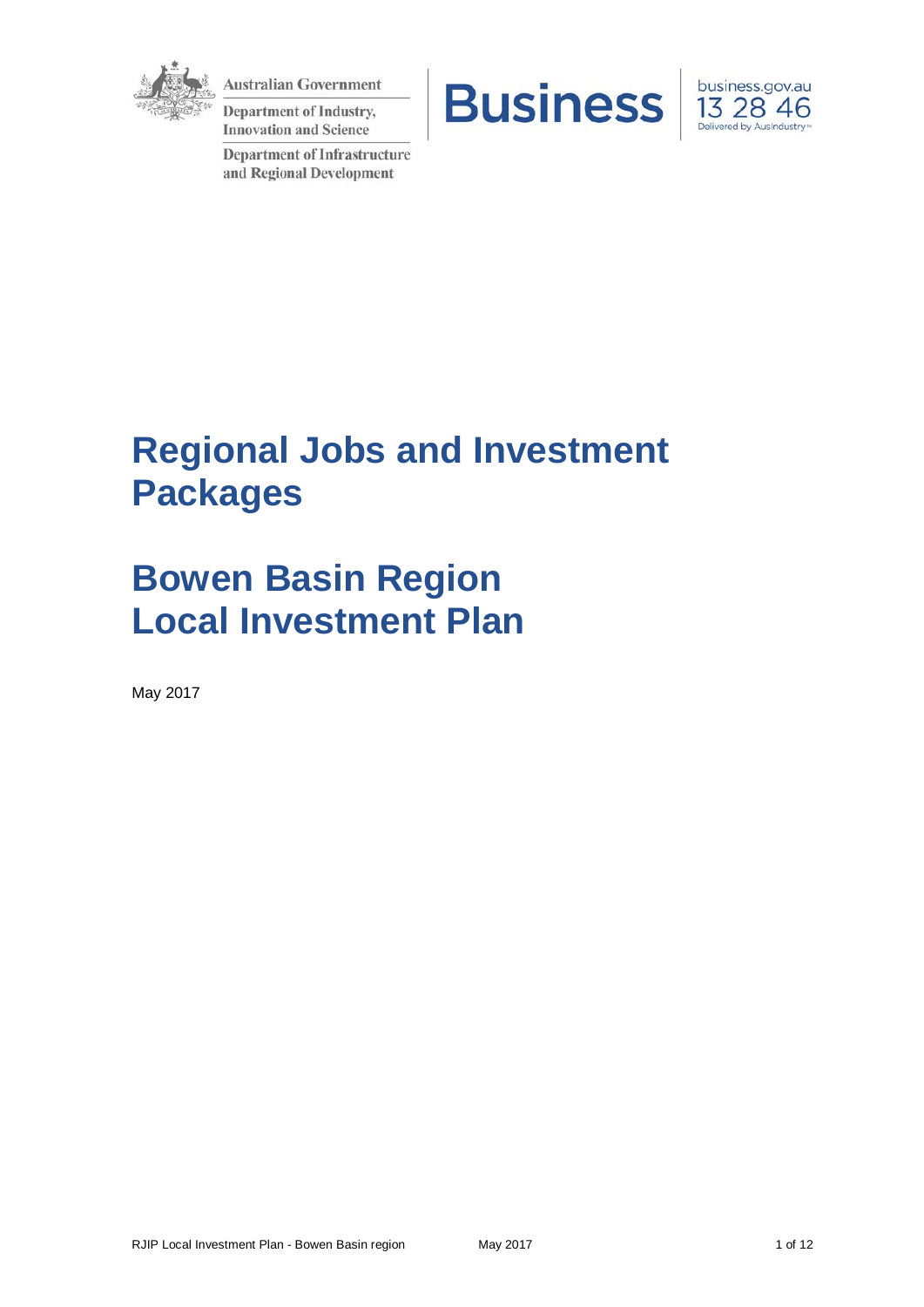# **Table of Contents**

| 2              |                                                                    |  |
|----------------|--------------------------------------------------------------------|--|
| $\mathbf{3}$   |                                                                    |  |
| 3.1            | Investment Sector: Aged Care, Allied Health, and Social Assistance |  |
| 3.2            |                                                                    |  |
| 3.3            |                                                                    |  |
| 3.4            |                                                                    |  |
| 3.5            |                                                                    |  |
| 3.6            |                                                                    |  |
| $\overline{4}$ |                                                                    |  |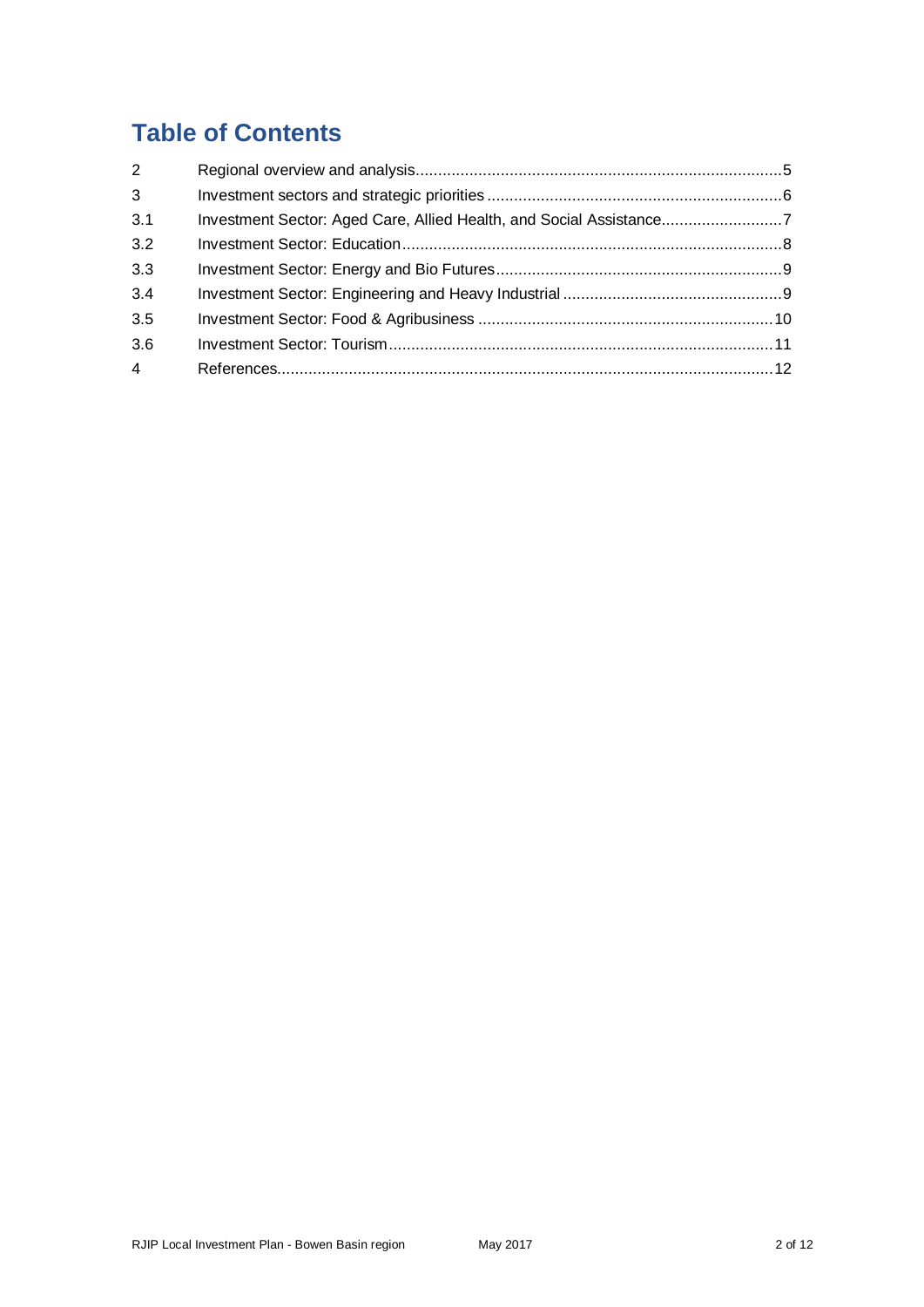<span id="page-2-2"></span><span id="page-2-1"></span><span id="page-2-0"></span>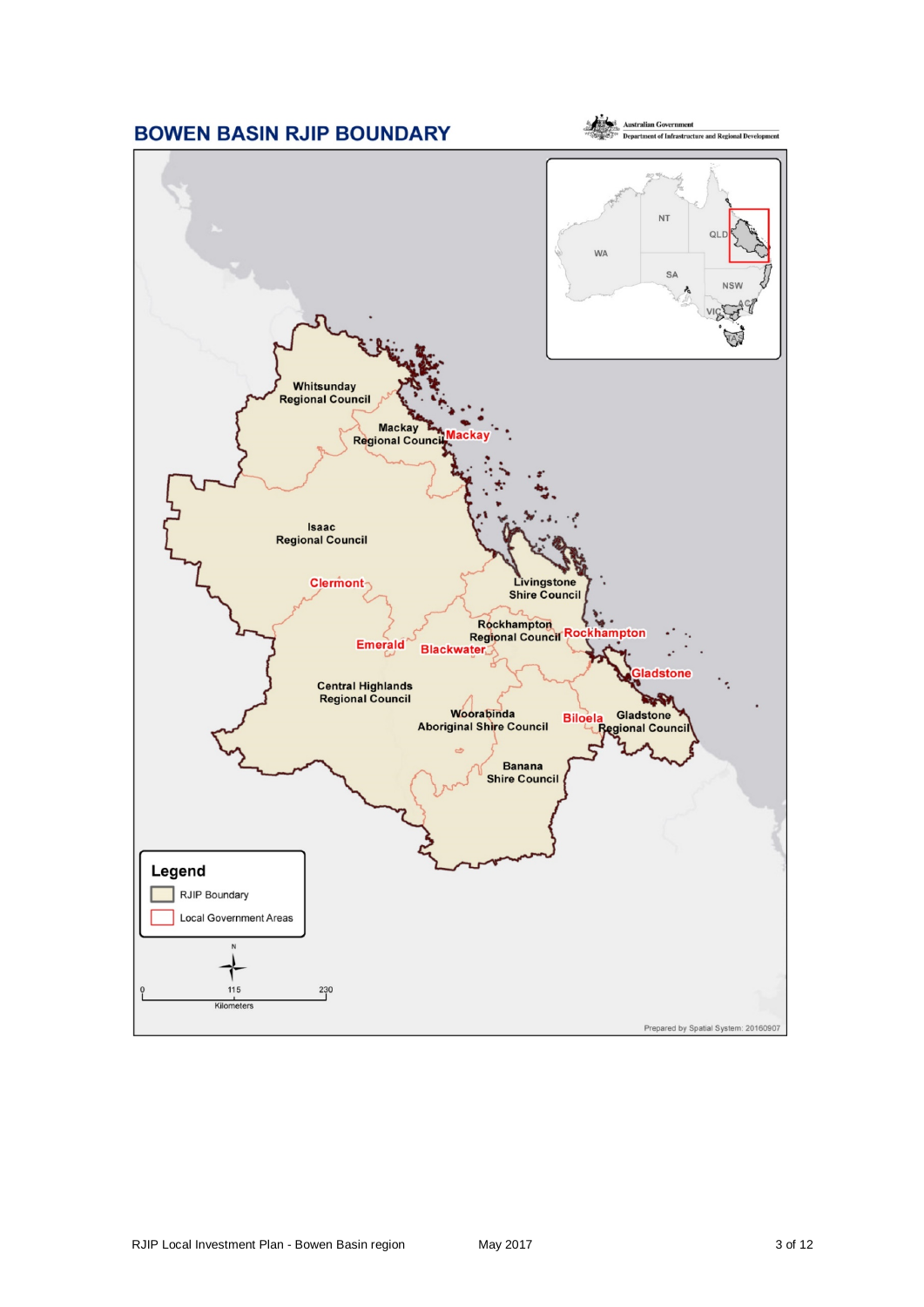# 1 Introduction

The Bowen Basin Regional Jobs and Investment Package has been developed to assist in diversifying the region's economy, create local jobs, and grow skills in the local workforce.

To identify priority areas, the Bowen Basin Local Planning Committee reviewed relevant planning documents, assessed the economics of the Bowen Basin region, and drew upon local knowledge to identify six priority areas that are most likely to catalyse, stimulate, diversify and grow our regional economy.

The Planning Committee has undertaken consultation and engagement with:

- Regional Development Australia Fitzroy and Central West
- Regional Development Australia Mackay-Isaac-Whitsunday
- <span id="page-3-0"></span>Central Queensland University
- <span id="page-3-2"></span><span id="page-3-1"></span>**Department of State Development**
- George Christensen MP Federal Member for Dawson
- <span id="page-3-3"></span>Michelle Landry MP – Federal Member for Capricornia
- **Ken O'Dowd MP Federal Member for Flynn**
- **Resource Industry Network**
- Moranbah Traders Association
- **Bowen Collinsville Enterprise**
- Whitsunday Regional Council
- Isaac Regional Council
- Mackay Regional Council
- Woorabinda Shire Council
- Livingstone Shire Council
- Rockhampton Regional Council
- Central Highlands Regional Council
- **Banana Shire Council**
- **Gladstone Regional Council**
- **Gladstone Engineering Alliance**

The Planning Committee reviewed the following planning documents:

- The Queensland Renewable Energy Plan, Department of Employment, Economic Development and Innovation 2009
- Central Queensland Regional Plan Department State Development, Infrastructure and Planning 2013
- Mackay, Isaac & Whitsunday Regional Plan Department of Local Government and Planning February 2012

The Planning Committee drew upon the following reports and data sources:

- Queensland Government Statistician's Office
- Employment Projections, Australian Government, Department of Employment
- Economic Impact Analysis of Central Queensland University Report, 2008 Rolfe, Cui, Sidiropoulos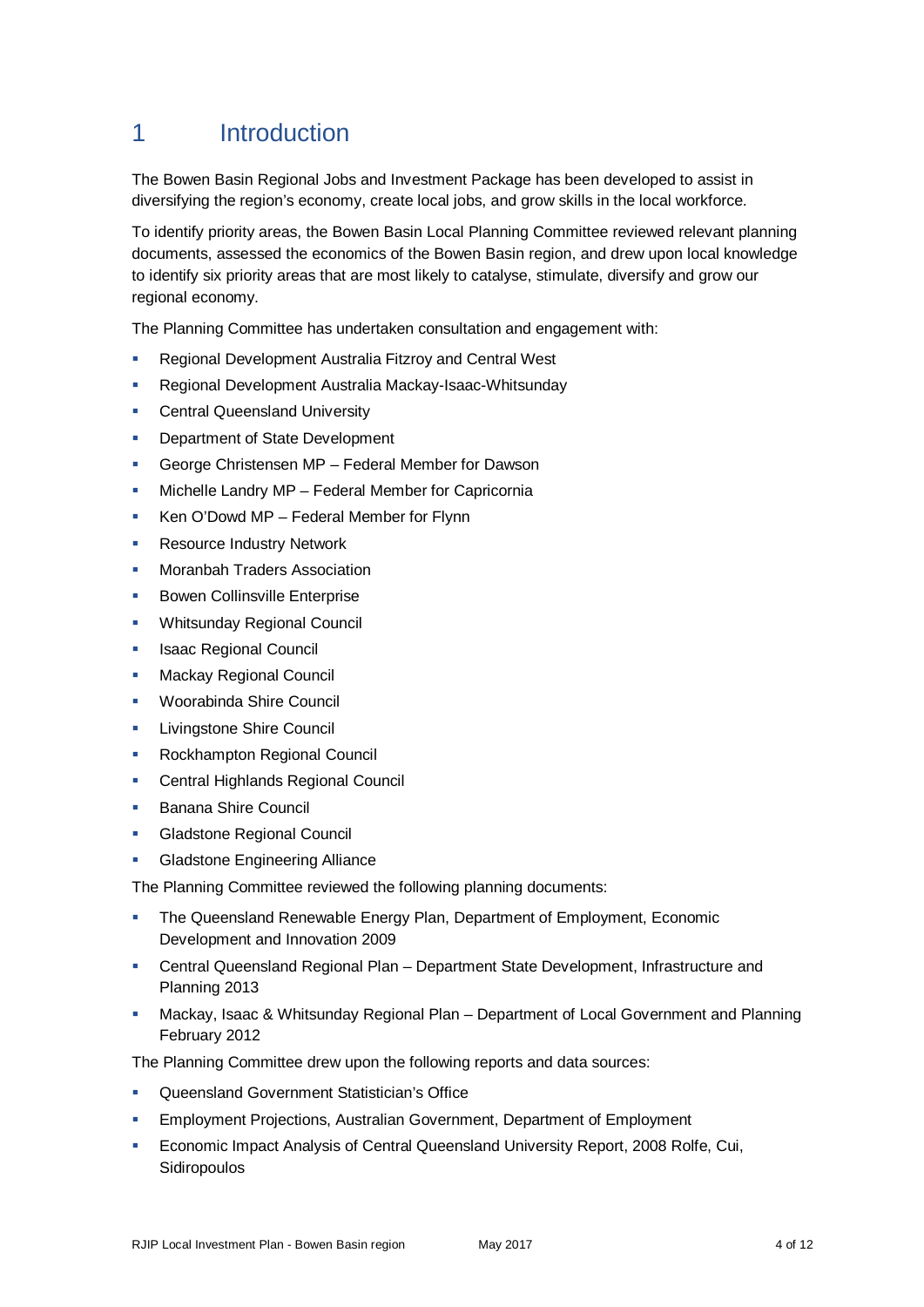- The Value of International Education to Australia, Australian Government, and Deloitte Access Economics, 2015
- Australian Institute of Health and Welfare, Australian Government
- **Queensland Farmers Federation**
- **-** ARENA Australian Renewable Energy Agency
- $ABC$
- Capricorn Enterprise Economic Profile 2016
- Central Highlands Development Corporation Economic Profile 2016
- **Mackay Regional Council Economic Development Strategy**
- **Banana Shire Council ED website**
- **Remplan Data Whitsunday Regional Council**
- **Remplan Data Isaac Regional Council**

Please refer to the reference section for a more comprehensive list of documents, reports and data sources used to develop this plan.

# <span id="page-4-0"></span>2 Regional overview and analysis

<span id="page-4-1"></span>The boundary for the Bowen Basin Regional Jobs and Investment Package is inclusive of nine local government areas including: Whitsunday Regional Council, Mackay Regional Council, Isaac Regional Council, Livingstone Shire Council, Central Highlands Regional Council, Rockhampton Regional Council, Banana Shire Council, Woorabinda Shire Council, and Gladstone Regional Council.

According to the Queensland Government Statistician's Office

 $1$ , as at 30 June 2015, the estimated population for this region was 417,084. It is expected the population will reach 572,996 by the year 2036.

The region has competitive advantages for the following reasons:

- it is home to Queensland's largest coal reserves with associated mining related communities and support industries
- it is home to four shipping ports with more than 60% of Queensland's trade by tonnage
- cruise ships regularly visit the Whitsundays and Gladstone
- numerous agriculture products are produced in the region
- one internationally capable airport, four significant regional airports, a comprehensive university, five coal fired power stations, a 38MWh co-generation plant, three LNG plants, two alumina refineries, an aluminum smelter, regionally significant public and private hospitals, state significant cattle exchange, four meat works, five sugar mills and a bio-ethanol production plant.

Data from the Labour Market Portal<sup>[2](#page-2-1)</sup> identified that in January 2017 the top five industries for employment in the combined Fitzroy and Mackay districts were Health Care and Social Assistance (11.3%), Mining (10.8%), Retail Trade (10.2%), Construction (7.9%), Manufacturing (7.8%).

Industry Employment Projections published through the Labour Market Portal<sup>[3](#page-2-2)</sup> identify employment declines in:

Agriculture, Forestry, and Fishing, and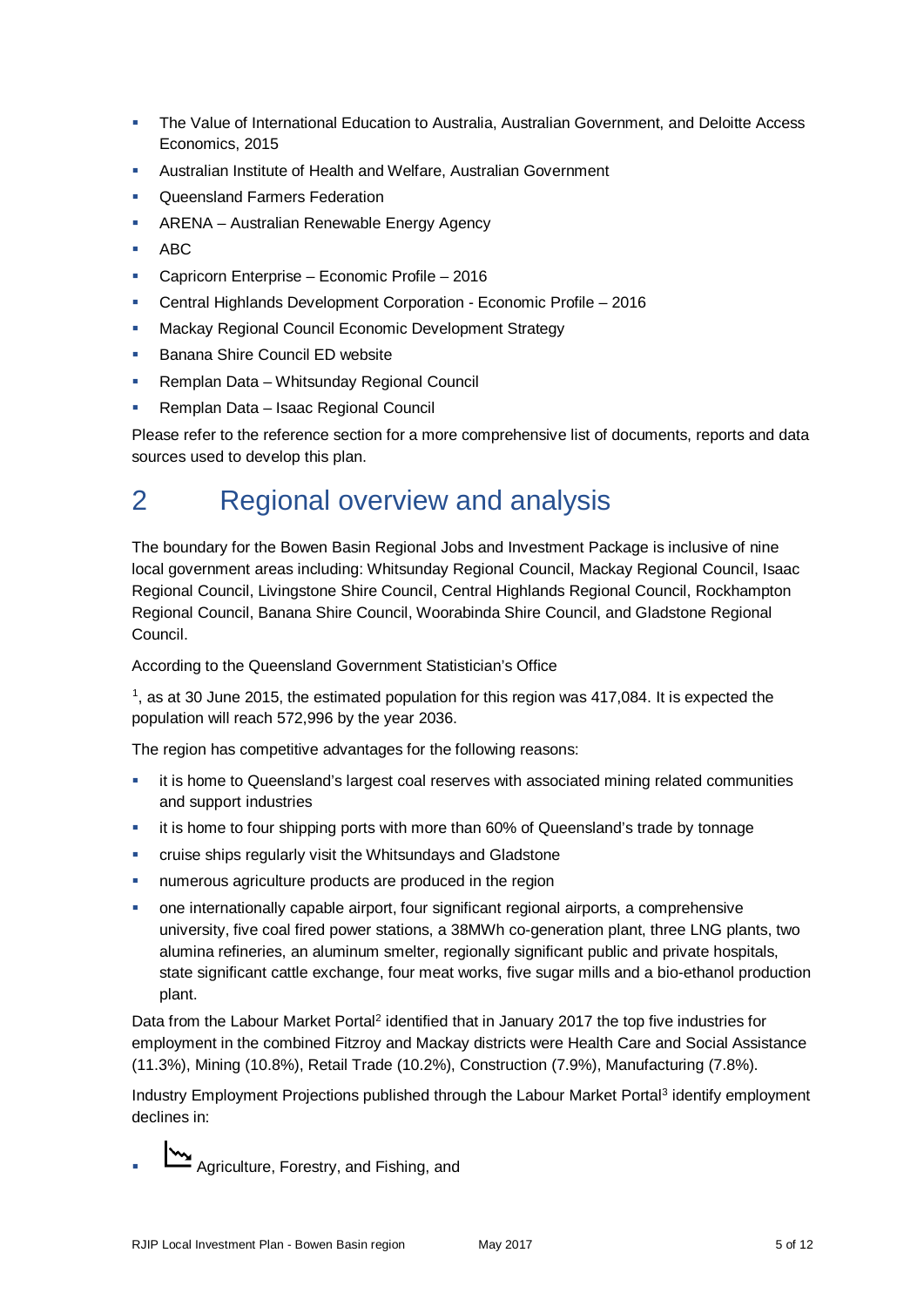Mining and Manufacturing.

With employment growth predicted in:

- Health Care and Social Assistance,
- Professional Scientific and Technical Services,
- Education and Training and
- **M**<br>Retail Trade.

Given the changing industry landscape, the Bowen Basin Regional Jobs and Investment Package is essential to ensure employment rates increase, the skilled workforce diversifies to meet the changing needs of the region, and that regional economic growth occurs through investment in priority areas.

It is anticipated that by investing in the six key priority areas the region will be equipped to take advantage of the new employment and industry trends.

# <span id="page-5-0"></span>3 Investment sectors and strategic priorities

<span id="page-5-2"></span><span id="page-5-1"></span>The following strategic priority areas have been set for the Bowen Basin Regional Jobs and Investment Package (in alphabetical order).

- <span id="page-5-6"></span><span id="page-5-5"></span><span id="page-5-4"></span><span id="page-5-3"></span>1. Aged Care, Allied Health, and Social Assistance (In priority order below)
	- a. Increased in-home or within service tele-health service provision to reduce travel and costs associated with health provision and capitalise on the increased availability of optic fibre
	- b. Increased Aged Care Accommodation provision
	- c. Increased Allied Health Service provision
	- d. Increased National Disability Insurance Scheme Service provision
- 2. Education (In priority order below)
	- a. Increased access to higher education and training services to boost skills across the region
	- b. Services to increase the attraction of students to the region including sporting and cultural facilities
	- c. Increase the capacity of either campus-based or associated applicable student accommodation to attract resident international and domestic students to live and study in the region
- 3. Energy and Bio Futures (In priority order below)
	- a. Supporting businesses to undertake and implement the outcomes of a[n Energy Audit](https://www.ergon.com.au/retail/business/business-resources/choosing-an-energy-efficiency-consultant)
	- b. Projects that reduce the cost of energy to individual businesses and not-for-profit organisations in the areas of power generation, transmission, or distribution
	- c. Increased innovation in energy technology that reduces the costs of power generation, transmission, or distribution excluding funding already provided by other Government agencies
- 4. Engineering and Heavy Industrial (In priority order below)
	- a. Increased capacity of Engineering and Heavy Industrial businesses to meet diversified markets (incl. Defence and Defence Construction) and geographical dispersion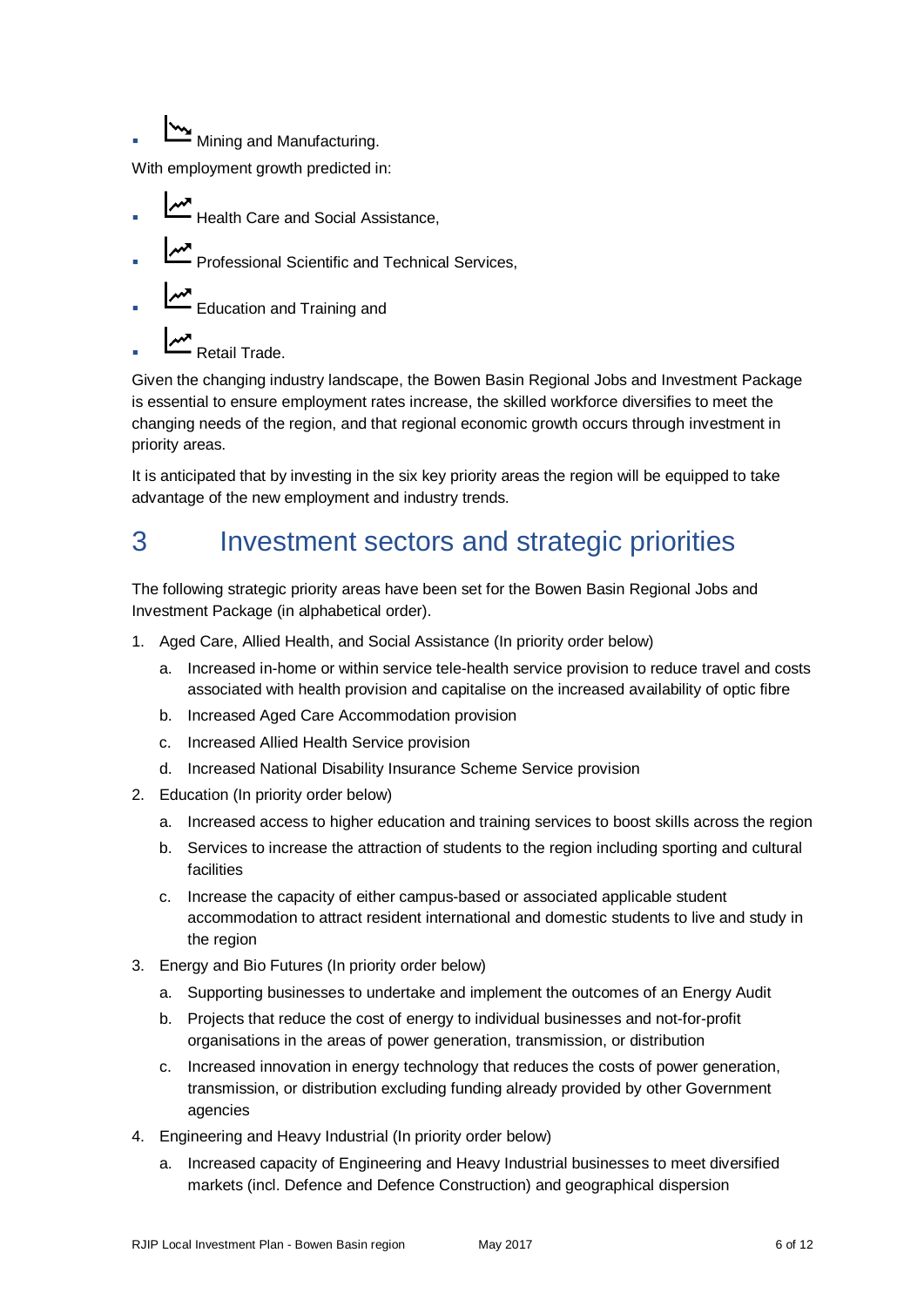- b. Increased innovative technology that leads to productivity gains
- c. Increased export of advanced knowledge, skills, expertise and technology
- 5. Food and Agribusiness(In priority order below)
	- a. Increased ability to value add (processing/packaging/transport etc.) to agricultural product
	- b. Improved digital connectivity that allows agribusinesses to take advantage of new technologies
	- c. Increased access to water efficient technology to reduce costs and increase productivity.
	- d. Increased innovative technology that leads to productivity gains
	- e. Improved supply chain connectivity that allows for export of agricultural product
- 6. Tourism (In priority order below)
	- a. Increased local tourism product development for target areas including leisure, business, family and friends and international markets
	- b. Increased development of other tourism products including sports tourism, adventure tourism, event tourism and business tourism
	- c. Improved connectivity and regional dispersal for domestic and international visitors

## 3.1 Investment Sector: Aged Care, Allied Health, and Social **Assistance**

#### **3.1.1 Evidence**

In 2013, the *Aged Care (Living Longer Living Better) Act 2013[4](#page-3-0)* formalised aged care reforms with the aim of giving consumers of aged care services more choice, easier access, and better care.

<span id="page-6-1"></span><span id="page-6-0"></span>The average age of the Australian population has been increasing since the 1970s, reversing the trend of the 1950s and 1960s caused by the post-war baby boom. In 1985, 10% of the population were aged 65 and over compared with 15% in 2014. Furthermore, within the older population, the number of 'very old'—aged 85 and over—has been growing at a greater rate than the number aged 6[5](#page-3-1) to 84, so that the proportion of older Australians who are very old has been increasing.<sup>5</sup>

<span id="page-6-6"></span><span id="page-6-5"></span><span id="page-6-4"></span><span id="page-6-3"></span><span id="page-6-2"></span>Employment growth across Australia is projected to rise in the Health Care and Social Assistance sectors by 1[6](#page-3-2).4% from 2015 to 2020.<sup>6</sup>

<span id="page-6-10"></span><span id="page-6-9"></span><span id="page-6-8"></span><span id="page-6-7"></span>Factors contributing to this strong projected growth include the implementation of the National Disability Insurance Scheme<sup>[7](#page-3-3)</sup>, Australia's ageing population, and increasing demand for childcare and home based care services.

#### **3.1.2 Strategic priorities (in priority order)**

- a. Increased in-home or within service tele-health service provision to reduce travel and costs associated with health provision and capitalise on the increased availability of optic fibre
- b. Increased Aged Care Accommodation provision
- c. Increased Allied Health Service provision
- d. Increased National Disability Insurance Scheme Service provision

#### **Evidence connecting this sector to the region's economic profile**

With an aging population, there is an increasing need for allied health services, a greater focus on allied health services will support the independence of older Australians.

The new NDIS Scheme will allow people with a disability to select their preferred service providers, currently however there are limitations on services and provider options within the region.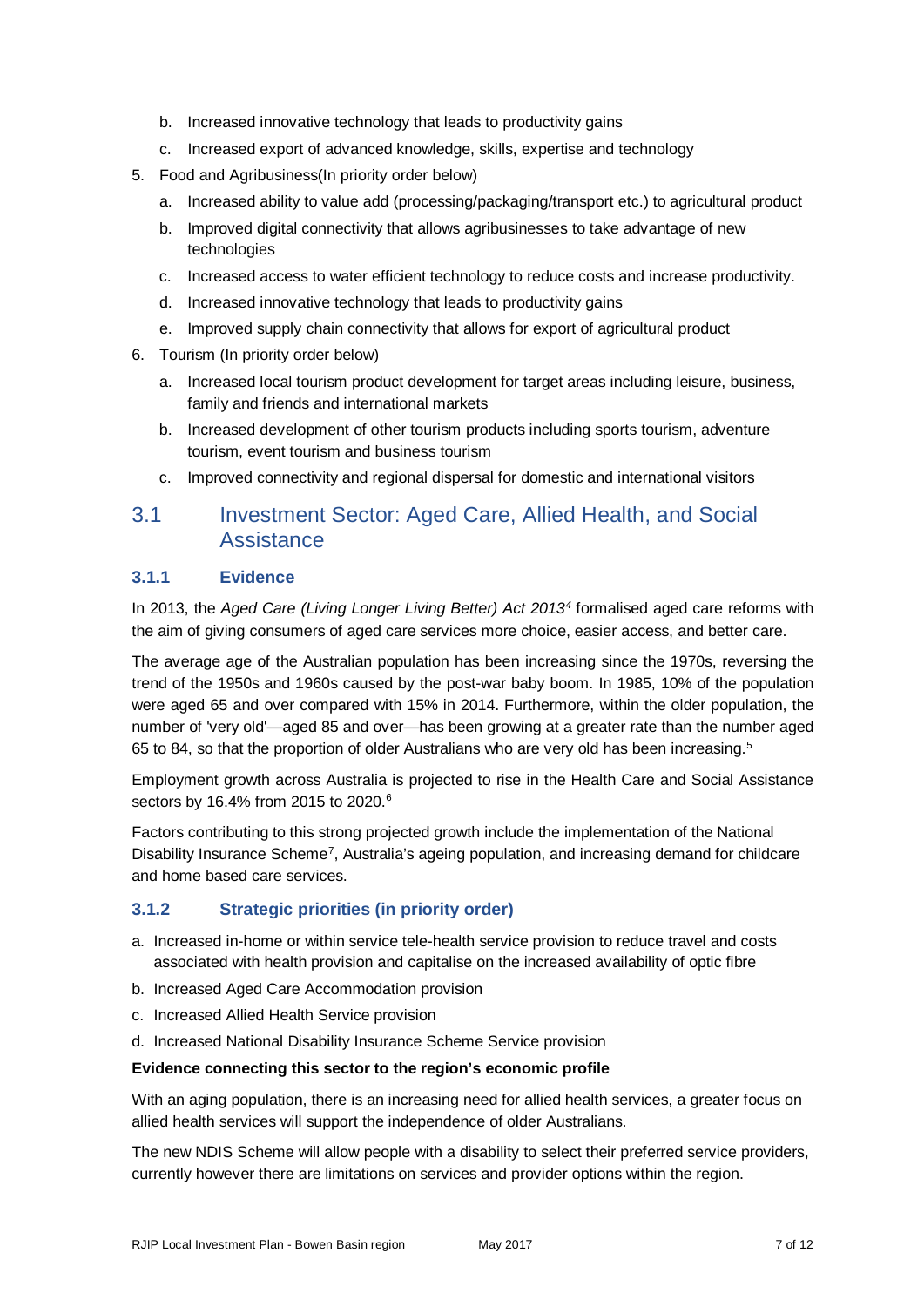A robust telehealth network will enable patients to receive quality care closer to home via videoconferencing, reducing time and travel costs associated with accessing specialist healthcare from regional areas.

Evidence shows that it is the desire of many older Australians to age in place, a natural outcome of increasing the provision of community care and access to aged care facilities in close proximity to their home town.

## 3.2 Investment Sector: Education

#### **3.2.1 Evidence**

In 2014–15, the ABS valued exports from international education at \$18.8 billion, making it Australia's third largest export. In addition is it estimated international education contributes an additional \$935 million in export revenue to Australia through friends and family visiting international students, revenue from offshore campuses, education related expenditure, and international students undertaking study tours at Australian public schools.<sup>[8](#page-4-0)</sup>

The Bowen Basin region is home to CQUniversity, which is a world class University catering for domestic, international and distance students. James Cook University also has a presence in the Mackay region through its association with the Mackay Base Hospital.

In 2008, economic modelling demonstrated that if CQUniversity did not exist it would impact the total economic output and expenditure of the region by \$334.25M, a total employment impact of 3,017 jobs, and total employment income impact of \$163.63M. Recent growth within CQUniversity would suggest these figures to be conservative.<sup>[9](#page-4-1)</sup>

Currently the accommodation available on the Rockhampton Campus isn't extensive enough to cater for projected growth in International and domestic Student numbers. The accommodation on the Mackay campus is highly restricted and there currently isn't accommodation identified in either Emerald or Gladstone for this purpose.

Local availability of student oriented budget accommodation is very limited across all locations within the Bowen Basin footprint.

#### **3.2.2 Strategic priorities (in priority order)**

- a. Increased access to higher education and training services to boost skills across the region
- b. Services to increase the attraction of students to the region including sporting and cultural facilities
- <span id="page-7-1"></span><span id="page-7-0"></span>c. Increase the capacity of either campus based or associated applicable student accommodation to attract resident international and domestic students to live and study in the region

#### <span id="page-7-2"></span>**Evidence connecting this sector to the region's economic profile**

Leveraging from the strong foundation set by CQUniversity as a fully comprehensive dual sector education provider the potential for growth in this section is high. The associated trade links being explored by the collective local councils can be further highlighted with expanded education opportunities within the region. The extensive research projects being undertaken by CQUniversity/James Cook University and their growing profile will see an increase in the popularity of courses put forward hence requiring further accommodation.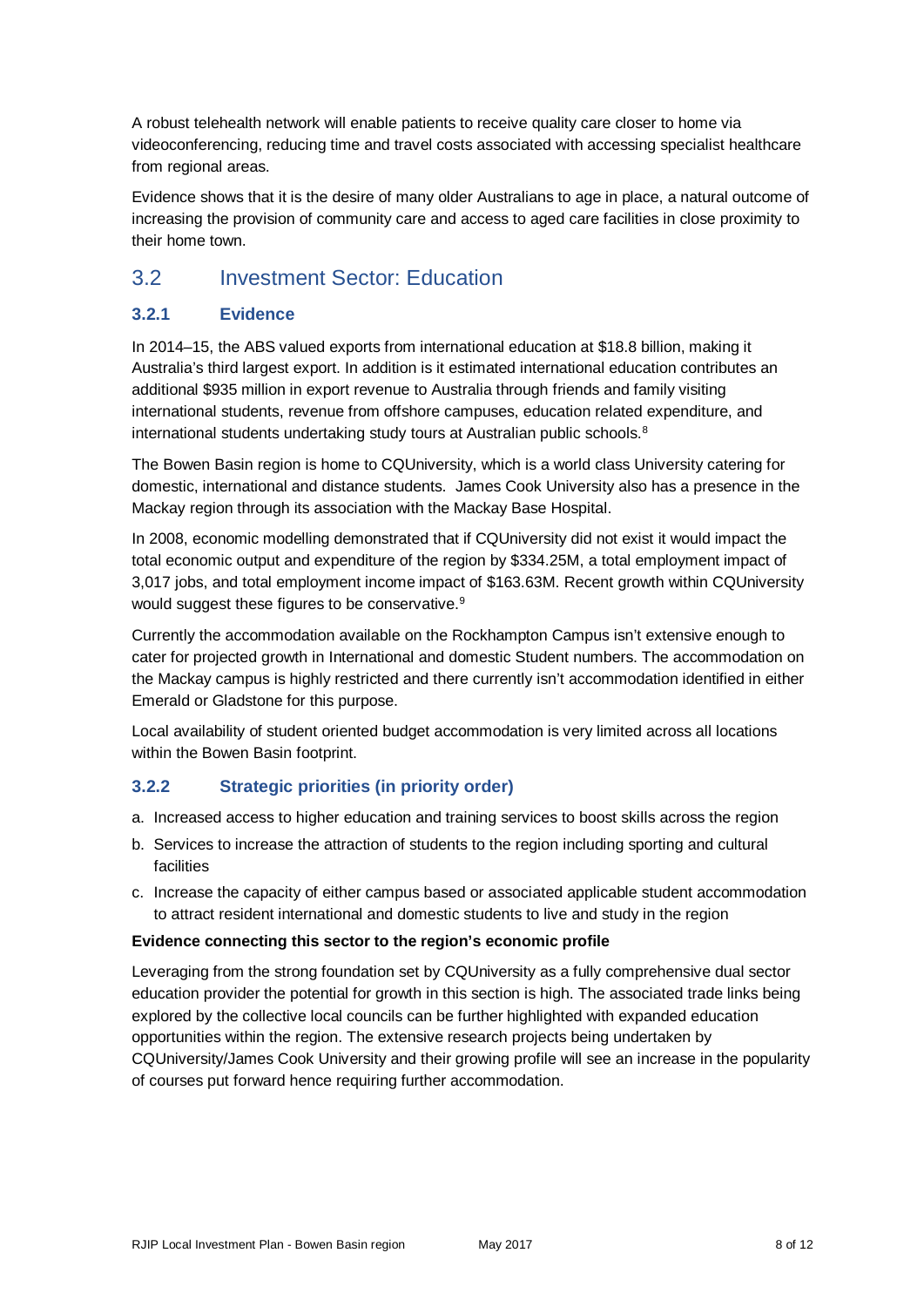## 3.3 Investment Sector: Energy and Bio Futures

#### **3.3.1 Evidence why the Energy and Bio Futures sector was chosen**

Businesses are currently challenged by increased energy costs in the running of their businesses with prices increasing significantly over the last 5 years. Electricity costs are a combination of the following:

- **generation costs:** creating electricity at a power station
- **transmission costs:** to build and maintain the state's network of high voltage powerline infrastructure
- **distribution costs:** to build and maintain the network of low-voltage poles and wires that deliver electricity to homes and businesses
- **retail costs:** connecting customers, billing customers and managing their accounts

#### **3.3.2 Strategic priorities (in priority order)**

- a. Supporting businesses to undertake and implement the outcomes of an [Energy Audit](https://www.ergon.com.au/retail/business/business-resources/choosing-an-energy-efficiency-consultant)
- b. Projects that reduce the cost of energy to individual businesses and not-for-profit organisations in the areas of power generation, transmission, or distribution
- c. Increased innovation in energy technology that reduces the costs of power generation, transmission, or distribution excluding funding already provided by other Government agencies

#### **Evidence connecting this sector to the region's economic profile**

Examples of the impact of increased electricity costs and concerns in the Bowen Basin region include:

- rural businesses switching back to diesel power for pumping and horticultural use;
- **it is the number one concern for intensive agriculture;**

Dobinson's Spring and Suspension based in Rockhampton, that export all over the world have a power bill that has escalated from \$110,000 a year in 2007, to almost \$350,000 in 2016.

## 3.4 Investment Sector: Engineering and Heavy Industrial

#### **3.4.1 Evidence**

Manufacturing business employees have decreased from 17,400 in 2011 Q1 to 16,800 in 2016 Q4 however have increased from 15,000 in 2015 Q4. Given the proximity of the Bowen Basin, METS (Mining Equipment, Technology, and Services) plays a key role in the region's Engineering and Heavy Industrial sector, however the sector was originally born out of agricultural development in the region and continues to provide services to this sector.

Queensland Resource Council regional statistics reveal that the resources sector which currently drives a large amount of Engineering and Heavy Industrial demand, provides \$13.1B of the region's GRP and supports 87,609 of the region's full-time employees.

METS Ignited is one of Australia's six industry growth centres and has released a 10 Year Sector Competitiveness Plan to guide industry development. The QLD Government are also significant partners in the METS Ignited growth centre.

Mackay has been identified by the QLD Government as a key player in the METS sector as evidenced by Minister Lynham media release on 06th January 2016 which highlighted opportunities for Mackay. These opportunities also extend to other mining service areas including Gladstone, Emerald and Rockhampton.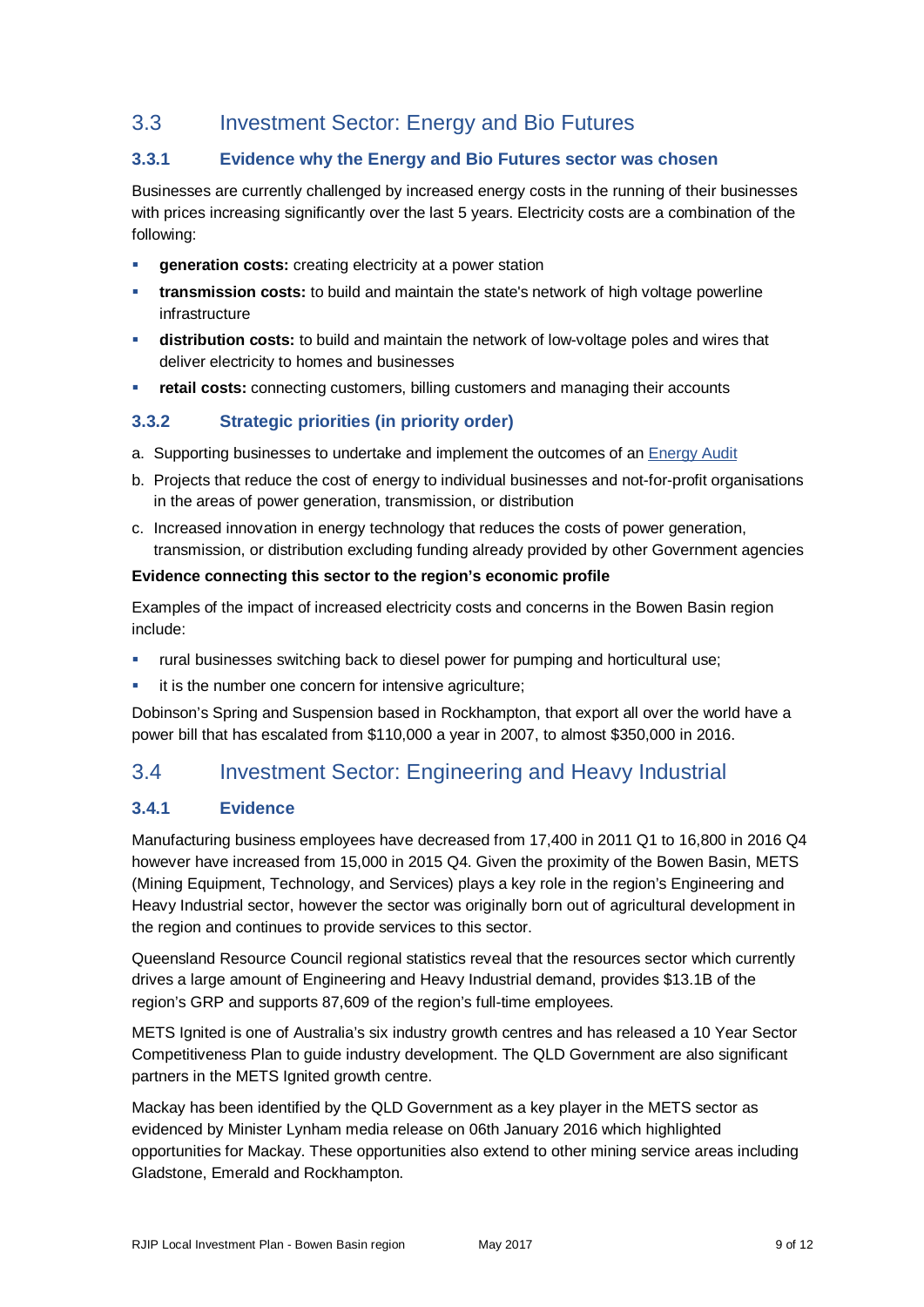### **3.4.2 Strategic priorities (in priority order)**

- a. Increased capacity of Engineering and Heavy Industrial businesses to meet diversified markets (incl. Defence and Defence Construction) and geographical dispersion
- b. Increased innovative technology that leads to productivity gains
- c. Increased export of advanced knowledge, skills, expertise and technology

#### **Evidence connecting this sector to the region's economic profile**

- The METS sector is powered by highly creative, globally focused manufacturing firms (41% of sector's value)<sup>[10](#page-5-0)</sup>
- Limited financial strength to fund commercialisation following development is one of top 5 barriers to innovation in METS sector<sup>[11](#page-5-1)</sup>
- In *May 2016 CSIRO Future[s12](#page-5-2) identified* six key trends that CSIRO see impacting the future of mining, including three trends relevant to this program:
	- **Plugged in and switched on** Digital technologies, data analytics and automation along with greater mobility and increasing connectivity is creating exciting opportunities for the mining industry
	- **The Knowledge Industry** Developing countries are emerging as key suppliers of mined resources globally. However, many lack the trained staff required for efficient and sustainable exploitation of mineral reserves
	- **The Innovation Imperative –** companies require new solutions and technologies to become more productive, less water and energy intensive, more sustainable and ultimately more profitable.

Whilst this evidence is largely based around METS, the trends are directly transferrable to the Engineering and Heavy Industrial sector.

## 3.5 Investment Sector: Food & Agribusiness

#### **3.5.1 Evidence why the Food and Agribusiness sector was chosen**

In 2014-2015 the SA4 regions of Fitzroy and Mackay produced agricultural commodities worth \$2.45B *(ABS 7503.0 Value of Agricultural Commodities Produced).* This represented a 14% increase on the previous year's figure of \$2.15M.<sup>[13](#page-5-3)</sup>

ABS data shows that 8999 businesses within the Mackay and Fitzroy & Central West regions are involved in agriculture, forestry and fishing representing over 25% of the businesses in the regions.

Food and Agribusiness has been acknowledged in the Australian Government's "Developing Northern Australia White Paper" as one of five key industry pillars that play to Australia's strengths and have the most potential for growth.<sup>[14](#page-5-4)</sup>

The inclusion of the Food and Agribusiness sector aligns with the 2040 vision to double agribusiness production, as highlighted in Queensland's Agriculture Strategy.<sup>15</sup>

12,300 persons are employed in agriculture, forestry, and fishing as at 2016 Q4 which is a significant increase (81%) on 2011 Q1 figure of 6,800 people. (*Office of Chief Economist – Industry Map*). This represents 5.7% of the region's total employed persons.<sup>[16](#page-5-6)</sup>

#### **3.5.2 Strategic priorities (in priority order)**

a. Increased ability to value add (processing/packaging/transport etc.) to agricultural product

- b. Improved digital connectivity that allows agribusinesses to take advantage of new technologies
- c. Increased access to water efficient technology to reduce costs and increase productivity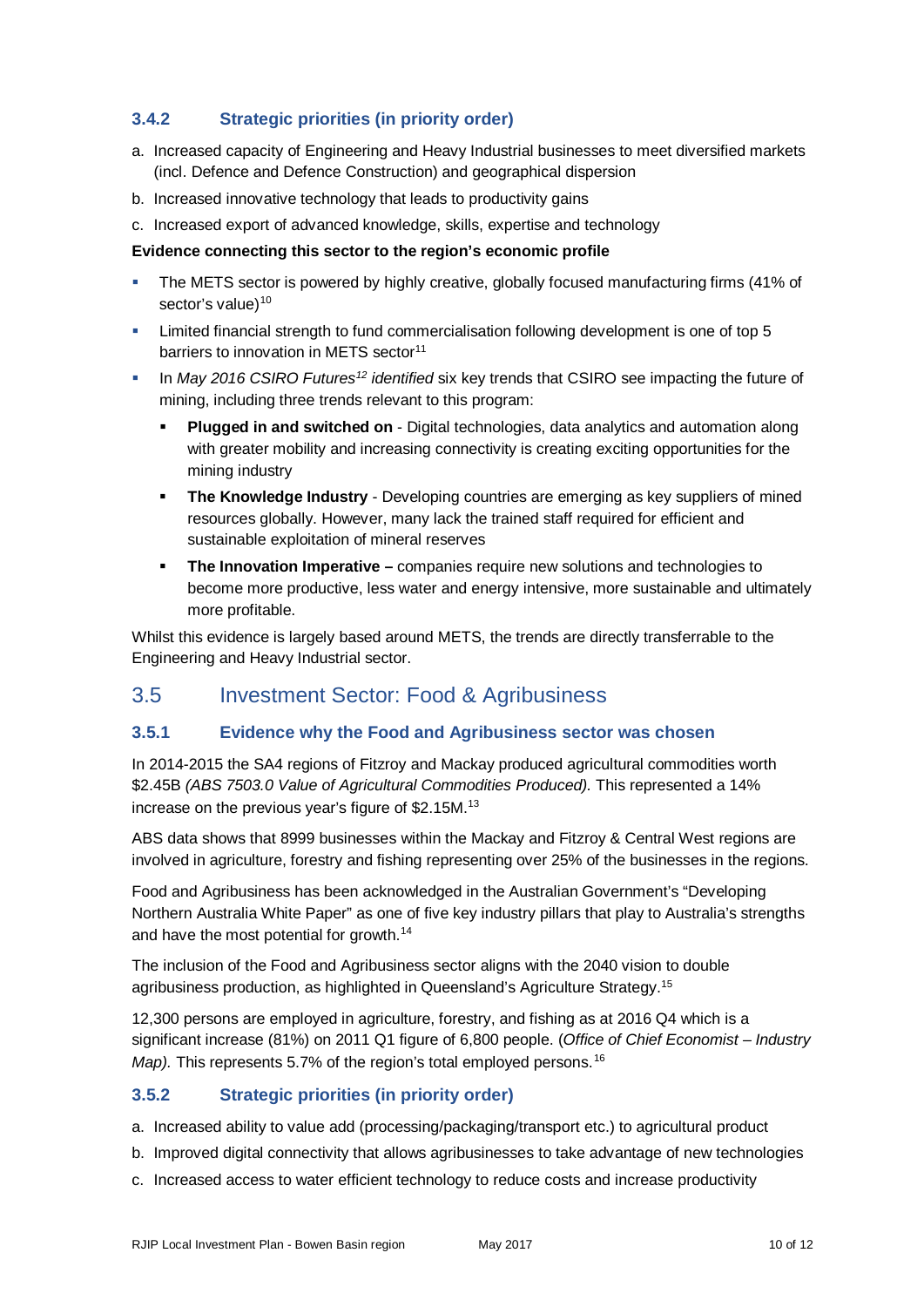- d. Increased innovative technology that leads to productivity gains
- e. Improved supply chain connectivity that allows for export of agricultural product

#### **Evidence connecting this sector to the region's economic profile**

The Agricultural Competitiveness White Paper<sup>[17](#page-6-0)</sup> completed by the Australian Government developed five priorities with two areas key to this region including:

- **Farming Smarter**
- Accessing Premium Markets

Global agriculture must double in next 30 years to sustain population growth with little new arable land available. Innovation will be key and direct consumer producer relationships will blossom.<sup>[18](#page-6-1)</sup>

First Stage Processing value add makes up only 21.5% of total primary industry GVP in Qld<sup>[19](#page-6-2)</sup>. This is similar to FYE14 figure of 21.2% and shows stagnation in value adding.<sup>[20](#page-6-3)</sup>

### 3.6 Investment Sector: Tourism

#### **3.6.1 Evidence why the Tourism sector was chosen**

3360 businesses within the CQ, Mackay and Whitsunday tourism regions are involved in tourism<sup>[21](#page-6-4)</sup>

Passenger numbers at traditional tourism airports (Whitsunday & Hamilton Island) increased by 23.92% and 4.23% respectively in FYE16 representing an increase of  $\sim$ 88,000 passengers<sup>[22](#page-6-5)</sup>

Cruise ships visit both the Whitsundays and Gladstone regions.

Overnight visitors to region for year ending September 2016 remained steady for the region, however visitor nights increased by 2.0% to 11,058,000 and trip expenditure increased by 6.8% to \$1.671B.[23](#page-6-6)

International visitors increased for year ending September 2016 by 9.6% in Whitsundays, 2.4% in Mackay and declined by 11.11% in CQ. Overall combined regional increase 2.2%.<sup>24</sup>

Annual regional expenditure for year ending September 2016 associated with international visitors increased by \$37M or 21.5% for Whitsundays and declined by \$7M or 13.3% in Central Queensland (Mackay figures unavailable). Overall regional increase was \$30M or 13.3%.[25](#page-6-8)

Accommodation and food services business employees have increased from 12,300 in 2011 Q1 to 15,500 in 2016 Q4.[26](#page-6-9)

Tourism and Hospitality has been acknowledged in the Australian Government's 'Developing Northern Australia White Paper' as one of 5 key industry pillars that play to Australia's strengths and have the most potential for growth.<sup>[27](#page-6-10)</sup>

#### **3.6.2 Strategic priorities**

- a. Increased local tourism product development for target areas including leisure, business, family and friends and international markets
- b. Increased development of other tourism products including sports tourism, adventure tourism, event tourism and business tourism
- **c.** Improved connectivity and regional dispersal for domestic and international visitors

#### **Evidence connecting this sector to the region's economic profile**

UK, Germany, NZ and US are four most prevalent visitor origins to our region (TRA – Region Profiles 2015), however Chinese visitation to Australia is now ranked second per visitor number